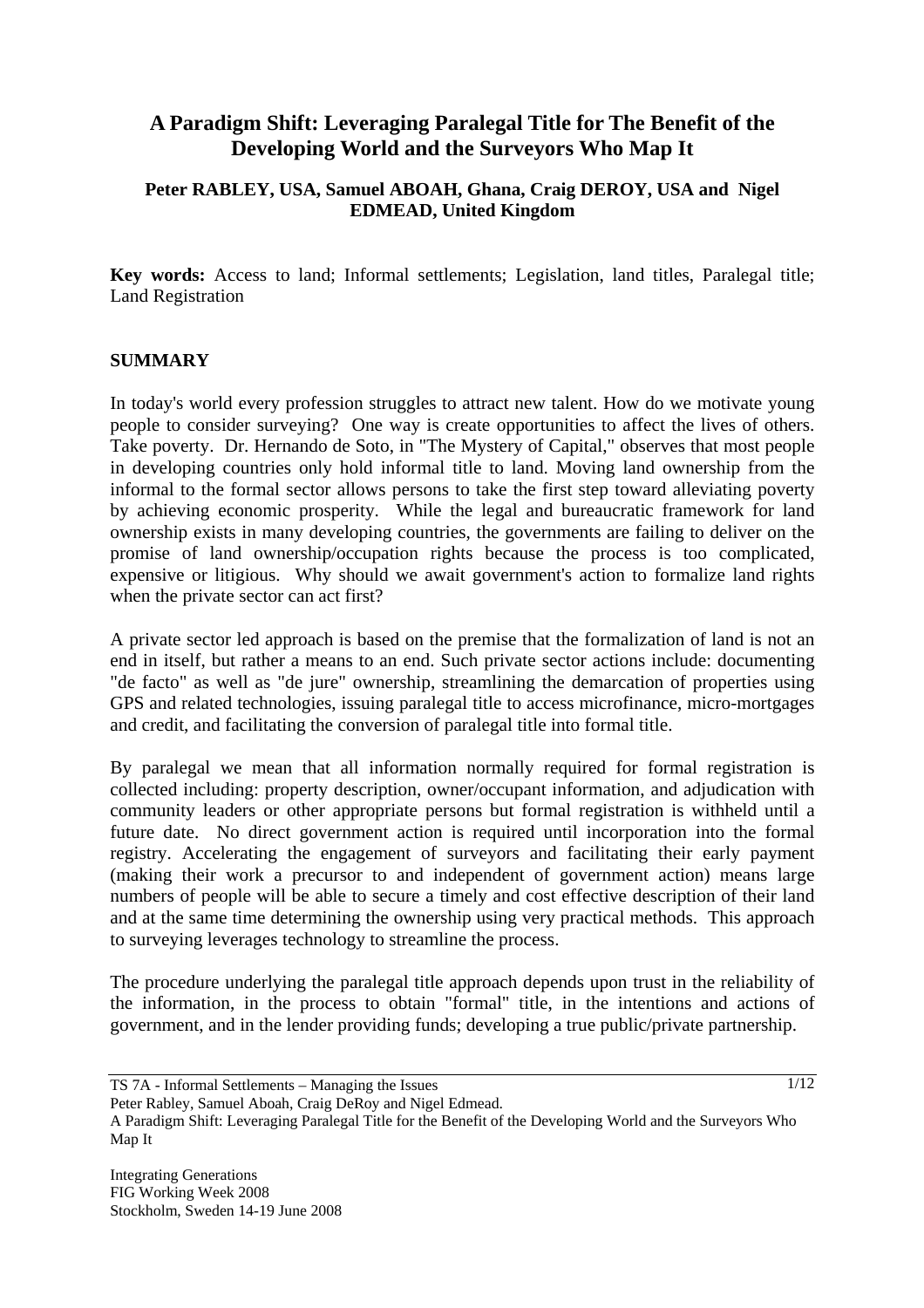# **A Paradigm Shift: Leveraging Paralegal Title for The Benefit of the Developing World and the Surveyors Who Map It**

## **Peter RABLEY, USA, Samuel ABOAH, Ghana, Craig DEROY, USA and Nigel EDMEAD, United Kingdom**

## **1 BACKGROUND**

In the recently released World Poll study by the recognized polling authority Gallup Inc, a startling discovery is recognized – what the world wants is a good job. "Walking down the street in Khartoum, Tehran, Berlin, Lima, Los Angeles, Baghdad, Kolkata or Istanbul, we would discover that on most days the single most dominant thought carried around in the heads of most people you and I see is, 'I want a good job.'" (article "Global Migration Patterns and Job Creation," Jim Clifton, CEO Gallup Inc, 2007) This revelation was uniform despite the economic conditions of the individuals and their surroundings.

In today's world every profession struggles to attract new talent. The competition for attention by the best and the brightest is not new in business but seemingly it has acquired new dimensions. Since the dawn of the new millennium each year has brought greater and greater focus on employers and their need to find ways to inspire intelligent employees and applicants to join their company. The demand is for a balanced existence, blending profit making plans and programs with those that allow the individuals and the company to "make a difference." The mantra of industry-leading companies has become – doing well by doing good.

Land surveying is no exception. The challenge for the profession is to motivate young people to consider a career in surveying and, for those who have already joined, to continue to find ways to make them secure in the knowledge that they made the right career choice. One way to meet both objectives is to create opportunities that positively affect the lives of others giving the surveyor dual reward for his or her work – compensation for determining property dimensions and description; satisfaction for providing assistance that goes beyond metes and bounds. For the second reward, we must look to more fundamental issues and their solution.

Take poverty. Dr. Hernando de Soto, in *The Mystery of Capital*, focuses on the roots of poverty worldwide and found a common element in the emerging markets. He observes that most people in developing countries only hold informal title to land. In speaking of the position of the developing world, de Soto observes that:

*(t)he poor inhabitants of these nations - five-sixths of humanity - do have things, but they lack the process to represent their property and create capital. They have houses but not titles; crops but not deeds; businesses but not statutes of incorporation. It is the unavailability of these essential representations that explains why people who have adapted every other Western invention, from the paper clip to the nuclear reactor, have not been able to produce sufficient capital to make their domestic capitalism work.* (de Soto 2000, 6)

TS 7A - Informal Settlements – Managing the Issues

 $\sqrt{2/12}$ 

Peter Rabley, Samuel Aboah, Craig DeRoy and Nigel Edmead.

A Paradigm Shift: Leveraging Paralegal Title for the Benefit of the Developing World and the Surveyors Who Map It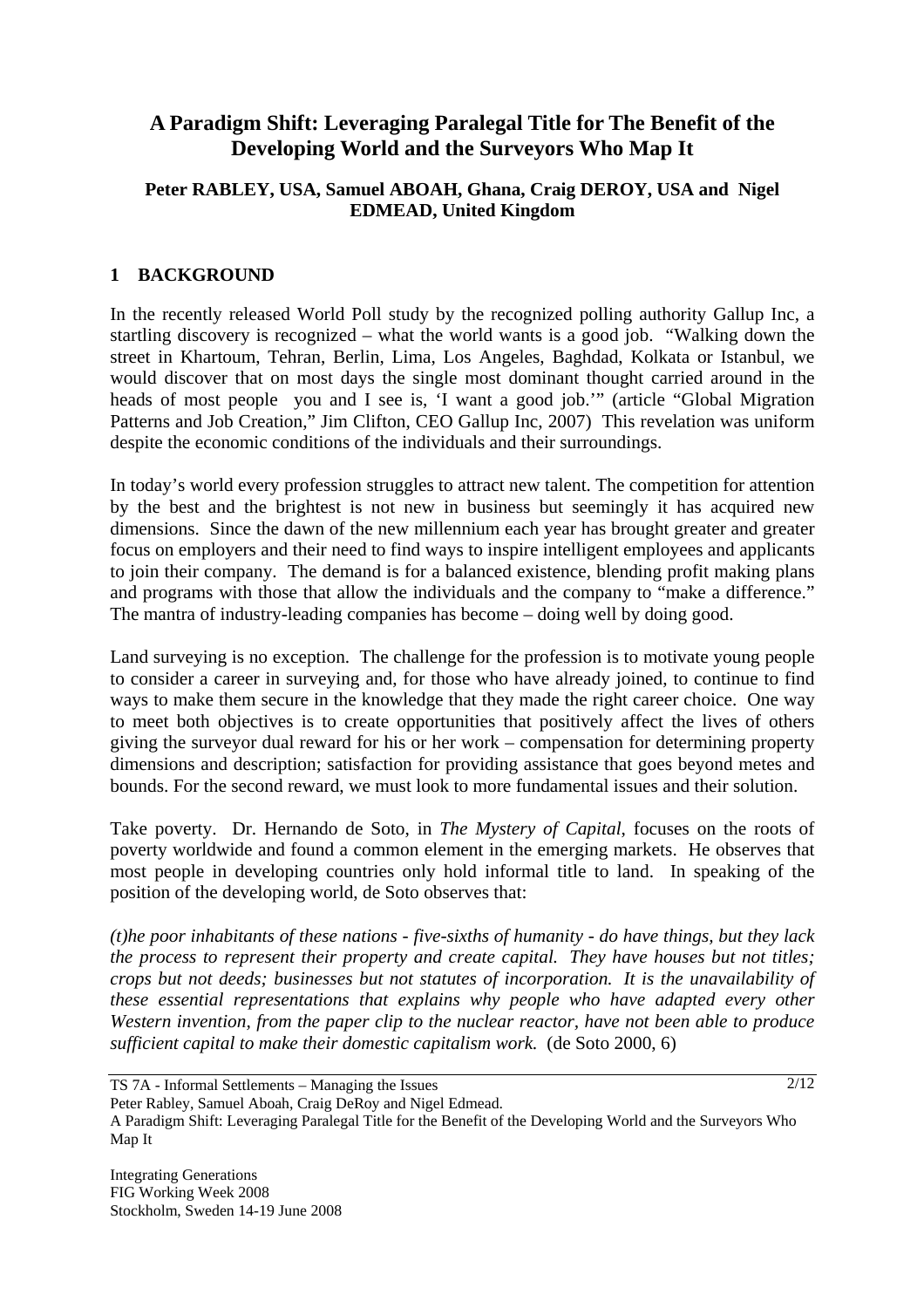De Soto goes on to reflect that lack of attention to this kind of capital in developing countries is shrouded "in a series of five mysteries." They are summarized as follows (*Id.*, 11)

- "The Mystery of the Missing Information" Those focused on the hopelessness of the poor miss documenting their capacity for accumulating assets.
- − "The Mystery of Capital" What is it? How is it produced? How does it relate to money?
- − "The Mystery of Political Awareness" Why don't governments tap into the "dead capital" that lies undiscovered in most developing countries?
- − "The Missing Lessons of U.S. History" The U.S. and Europe found ways to recognize squatters rights and other means of establishing inchoate property rights and capital interests of its people, those lessons can be brought to the developing world.
- "The Mystery of Legal Failure" Why property laws are ineffective to enable the poor to realize their potential capital and asset accumulation.

In the end, de Soto identifies an overriding common element in solving each of these mysteries - the formalization of property rights leading to capital identification, recognition, valuation and wealth building for the poor. It is on that premise that our work is founded.

By moving land ownership/occupation rights from the informal to the formal sector de Soto believes we allow these individuals to take the first step toward alleviating poverty and achieving economic prosperity. It starts with something as simple as having a mailing address and ends with the ability to use the land as security or collateral for borrowings – often the first step toward building an income stream. Microfinance has emerged as a means to jump start the poor by giving them small loans for short periods of time – typically \$100 to \$500 for six months. This is enough capital to buy a sewing machine or basket weaving material or other elements of an in-home business. This is likely the first capital investment by a family and the first return on such capital they have experienced.

This paper will explore the working model that we have developed and are in the process of implementing in Ghana providing a path to land ownership.

Like microfinance, the ownership of land, when recognized, becomes a factor in changing the way people think about themselves and their future. With assets, one begins to contemplate ways to improve those assets, use those assets and secure those assets – all of which leads to greater feelings of worth. While not all of our worth is tangible, the tangible components of worth serve as building blocks for the less tangible elements. A woman in Africa feels better about herself because she is supplying clothing, made from the sewing machine she bought with a microfinance loan that others like and buy from her. With the addition of property rights, that same woman may become eligible for a larger loan – perhaps a loan sizable enough to start a private school or own a shop.

TS 7A - Informal Settlements – Managing the Issues

Peter Rabley, Samuel Aboah, Craig DeRoy and Nigel Edmead.

A Paradigm Shift: Leveraging Paralegal Title for the Benefit of the Developing World and the Surveyors Who Map It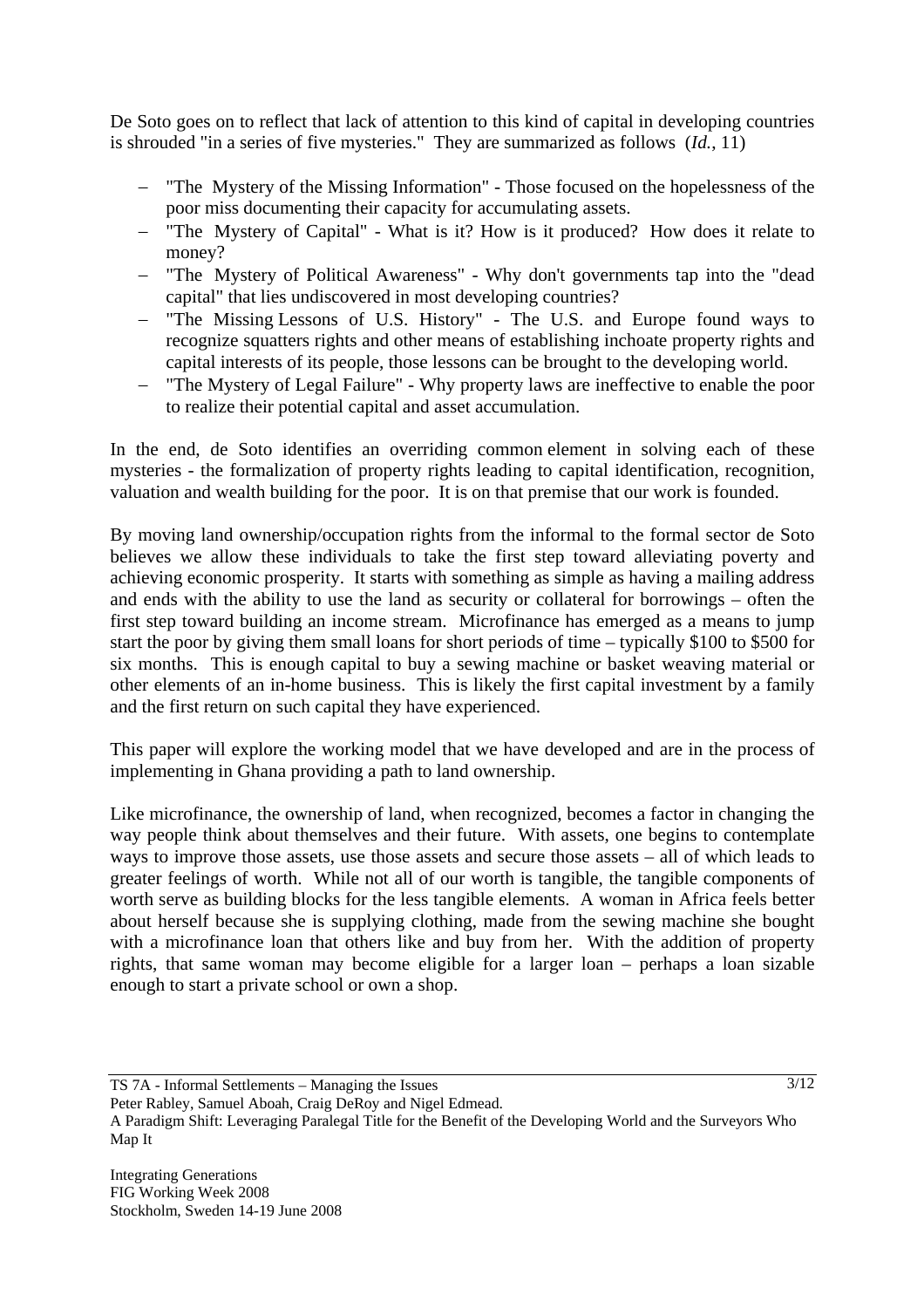While the legal and bureaucratic framework for land ownership exists in many developing countries, the governments are failing to deliver on the promise of land ownership, because often the process is too complicated, expensive or litigious.

There is no shortage of land registry systems<sup>1</sup> throughout the developing world yet in many places, both developing countries and even in some cases in the developed world as well, the systems do not serve the purpose for which they are intended. They lay dormant, incomplete or worse yet, they are activated to serve the purposes of a few to accumulate greater wealth in the form of land rights to the unfair detriment of the less fortunate. In many cultures, land rights are treated as the unquestioned rights of those in power, often resulting in and from corruption that takes many forms. Whether it is a government official that believes they are entitled to a personal fee for transfer of land rights or a bureaucracy that seeks to restrict land ownership to a selected group, the result is the same; the breeding of a lack of trust furthering despair and the continuing cycle of poverty for a large segment of the population.

Even if governments do not actively use their land registry systems for ill gain, still many such systems often sit without activation. There is money to build them because that process is identifiable and quantifiable, that is to say capable of budgeting and financing. But what to do with a built system is a question that is a lot harder to answer. It takes action and planning, not just technology and funding.

The "if you build it they will come" or supply side philosophy that has dominated the landscape of land surveying and titling processes often does not work. There must be reasons and motivations of governments to act to implement the systems they have built or have had built, and individuals must be given a sense of trust and incentives to create the momentum needed to get them to pursue formalizing their land ownership interests.

Land registries have, of course, many different functions, but economically it can be argued that it's most significant function is to provide security of tenure and allow the efficient transfer of rights in land as support for land markets. Yet many governments fail to recognize this purpose and rather view registration systems as a means of regulating and controlling land resources, and as a mechanism for the collection of real estate taxes. This serves as one of the greatest disincentives for people to actively participate in registration, even where it is required by law. This is where private industry can help.

The private sector in most businesses is driven to action by profit motives, growth expectations, collaboration of interests, and intellectual challenges, all of which are promoted in the open environment experienced in most private industry. Although such thoughts are often associated with "free" societies, private companies play the role of catalyst even in less

<sup>&</sup>lt;sup>1</sup> That is the formal processes and infrastructure (including personnel, hardware, software, office facilities, power, communications, training, and finances) needed to receive, verify, state, and publicize the rights in real property.

TS 7A - Informal Settlements – Managing the Issues

Peter Rabley, Samuel Aboah, Craig DeRoy and Nigel Edmead.

A Paradigm Shift: Leveraging Paralegal Title for the Benefit of the Developing World and the Surveyors Who Map It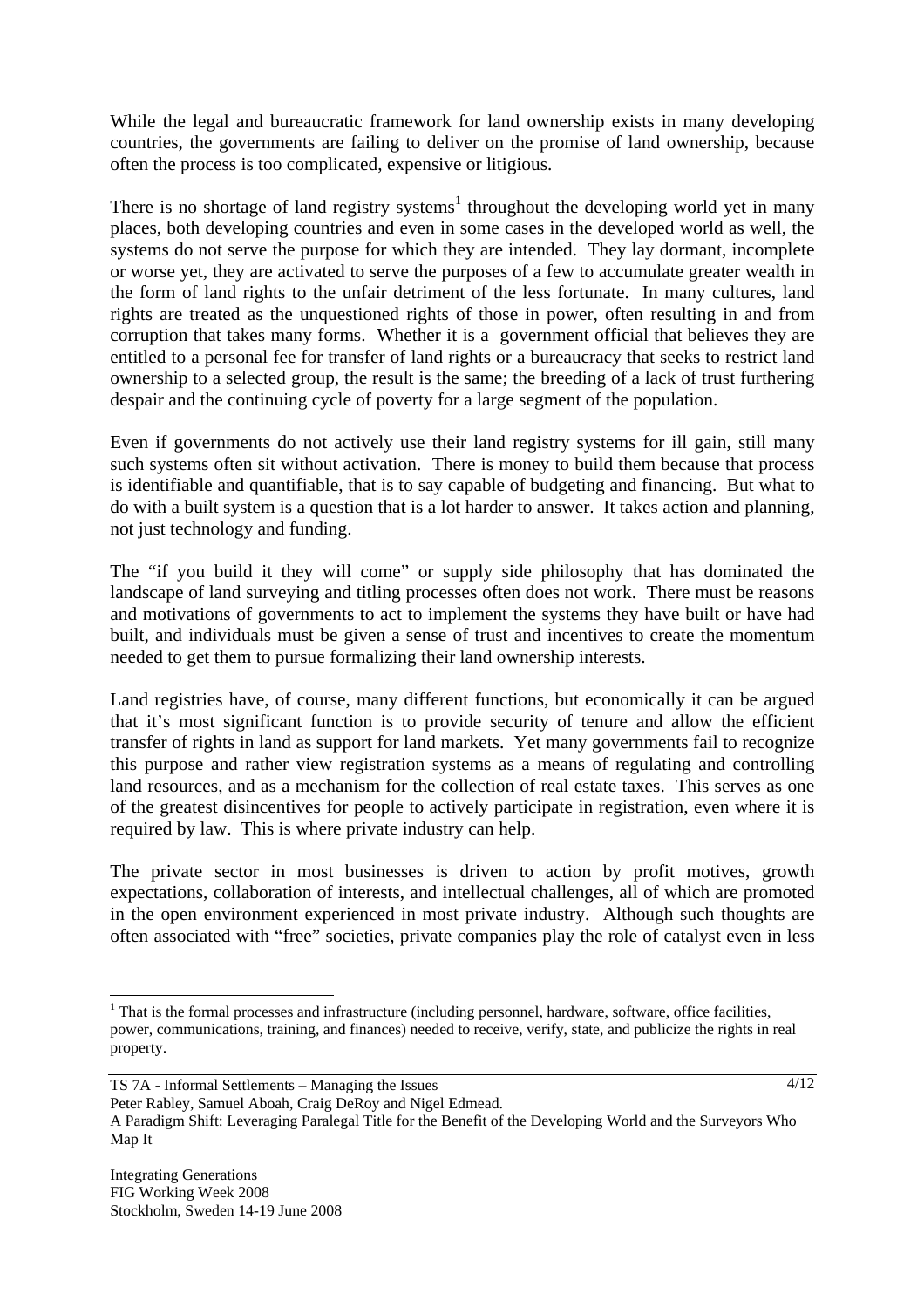free places around the world. So the question presents itself: Why should we await government's action to formalize land rights when the private sector can act first?

We have embarked on a private sector led demand approach that is based on the premise that the formalization of land rights is not an end in itself, but rather a means to an end. As De Soto alludes to, it is what one does with those rights that makes a difference. But in order to see that impact, we need to start with the acquisition/recognition of land rights by those who historically have not been afforded nor could afford those rights. Jump starting the process through private industry engagement is made possible by, and is predicated upon:

- − Documenting "de facto" as well as "de jure" ownership;
- − Streamlining the demarcation of properties using GPS technologies;
- − Issuing paralegal title to access microfinance, micro-mortgages and credit; and
- − Streamlining the conversion of paralegal title into formal title.

Although "legal or formal title" is the standard we are all used to using in the Western world the truth is that such a designation is really just a means to demonstrate we have proven "de facto" ownership to a sufficient enough level to justify the "legal" designation. In truth it is the facts and circumstances surrounding each property and its heritage that make up the elements of true "legal" ownership.

Even if paperwork does not exist to evidence legal title holdings, often the mere passage of time works to the benefit of the would-be landowners to establish the *bona fides* of their interests. In most countries, if one openly possesses a piece of land for enough time title vests in that person. The social value of this principle is that the land is put to productive use and contributes to the economy as a whole. It is good public policy to ensure that those who have productively used the land for a sufficient period of time acquire the ownership based upon this use. This kind of legal determination brings order and this example is a good way to show how "factual" holdings can become "legal" holdings. There are other legal theories, such as lost document and un-administered inheritance that also support findings of legal ownership based upon provable facts.

But often the poor are not equipped to "prove up" these facts since they are unfamiliar with the process and unlikely to explore their rights given their natural distrust for the government. And, even if they are ready to take on that challenge, the process of registration is often too expensive, complicated, and time consuming. Many may want to formalize their interests but they are afraid to open the discussion for fear they might lose – lose the factual argument, lose the legal argument, lose their money to taxes imposed, lose their ability to farm or do what they have historically been doing on the land they occupy unchallenged and to which they claim ownership.

There is also fear on the government's part. Fear that they will have unsolvable problems or that by making a decision they will be held accountable. Multiple claimants for each property based on inadequate records or, worse, corruption in prior administrations that has led to

TS 7A - Informal Settlements – Managing the Issues

Peter Rabley, Samuel Aboah, Craig DeRoy and Nigel Edmead.

A Paradigm Shift: Leveraging Paralegal Title for the Benefit of the Developing World and the Surveyors Who Map It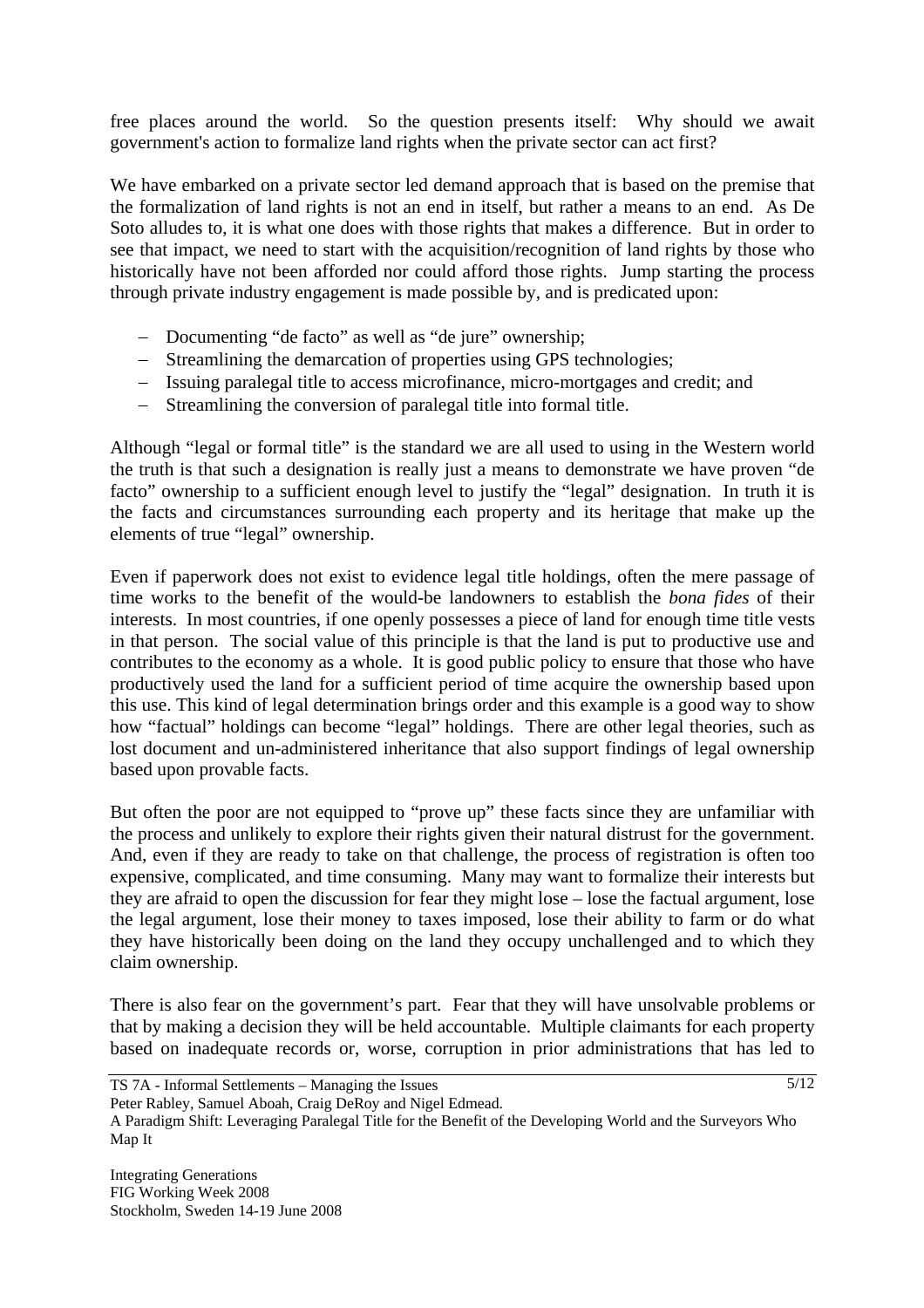multiple holders of deeds to the same property. But here again, we cannot be hamstrung by the worst problems, but rather we should be attacking and resolving the majority of cases which tend to be simpler, i.e. don't make the exceptions the reason not to do something. The more difficult problems will certainly need government action, but there is no reason to hold off recognition of those property rights that can be established. Progress leads to more progress and demonstrating that some owners are seeing the benefits of formalized land rights will suggest to the disputing claimants that a better path might be found in looking for solutions to their disputes and allowing themselves to be the beneficiaries of some form of land ownership. Agreeing to a settlement and not trying to gain more than in is reasonable may be a wise decision when they see others progressing from poverty who have taken this approach.

The first step in overcoming the elements of fear held by the landowner is to have a third party look at the land and identify its boundaries and dimensions. A property survey and description is at the heart of changing the informal nature of their holdings into something they can openly discuss and demonstrate.

Enter the land surveyor. In addition to the cumbersome land registration process, it is often the case that poor land owners are inhibited from pursuing a better description of their property by the costs of such a process. Surveying is both a science and an art form. In practice, the level of detail required of a surveyor is dependent upon the ultimate use of the property. If you are building a high rise office building the surveyor and the architect and the engineer must all work together to get it precisely right. The cost of a mistake is too great to allow imprecision at the outset in identifying the precise location of the building on the property and its boundaries. But it is much different designating property boundaries for the urban or rural dwellers in Ghana. There the concern is showing there are property demarcations and coordinates that can be identified with an individual – the classic definition of a cadastral survey being nothing more than additional legal evidence to be used in the case of a dispute. There is little cost if a mistake occurs and often such mistakes reflect "de facto" lot line alterations that have already occurred between neighboring plots.

In fact, although some precision is always needed, the real value of surveying in developing lands can only be realized if a cost effective means can be undertaken to produce a result that is both timely and affordable and minimizes the potential for dispute. Determining what is enough information and detail is at the heart of a practical approach to land titling for the poor in the developing world. This is the challenge facing surveyors and it presents an opportunity for a somewhat esoteric profession to provide real tools that can change lives.

The practical implications are staggering. Accelerating the engagement of surveyors and facilitating their early payment (making their work a precursor to and independent of government action) means potentially large numbers of people will be able to secure a timely and cost effective description of their land.

TS 7A - Informal Settlements – Managing the Issues

Peter Rabley, Samuel Aboah, Craig DeRoy and Nigel Edmead.

A Paradigm Shift: Leveraging Paralegal Title for the Benefit of the Developing World and the Surveyors Who Map It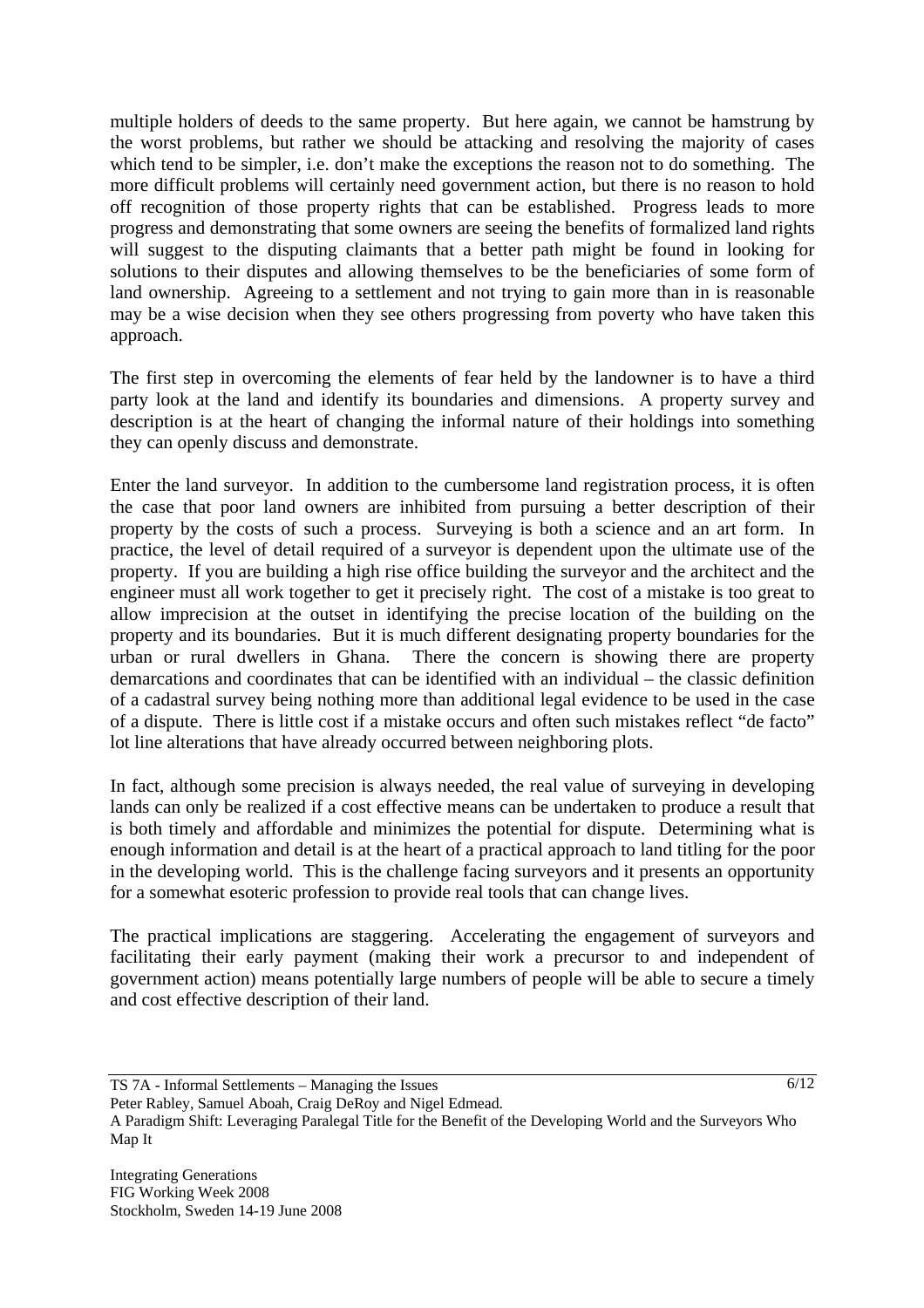In the continued spirit of engaging the private sector, the boundaries of specific properties can be established pursuant to general boundary principle using hand held  $GPS<sup>2</sup>$  and an integrated digital camera to begin to rapidly create a GIS database of the sites. Private surveyors are well versed in the use of GPS and require little or no training to determine the boundaries of properties using this equipment.

A measurement-based cadastre can be developed, which can be updated on a sporadic basis as more detailed surveys are performed in the future. The graphic map or plan in this measurement-based cadastre becomes merely an instrument for showing the measurement data and the topology and shape of the properties as individual entities and in relation to one another. In this type of cadastre there is no requirement for a base map. To the extent that existing mapping systems and data are available and appropriate, this information will be used to quickly define the properties in question.

Once a basic identification of the property is available, the next step is the preparation of a site plan that can be used to identify the property, the land owner and the details of ownership for recall at any time in the future. Like surveying, for determining title in the past it was assumed that the same standard of care needed to be applied to the least sophisticated transactions as was afforded the most complicated of properties. But as with surveying, we believe an alternative exists to streamline the titling process. The answer we believe is "paralegal" title.

By paralegal we mean that the title is good and valid and the property description accurate, but instead of immediately entering the formal recording and registration process, an alternate route is undertaken for the landowner through a trusted broker. The legal impact of formal title is, when broken down, really only that third parties recognize the rights of the land owner in that land. Why can't such determinations be done on a business level by a neutral third party who has a financial interest in making sure the land and owner are as represented?

Like traditional financial institutions around the world, microfinance lenders must rely on the ability of their borrower to repay the loan. In making an underwriting decision on that borrower, they must look at all available information to determine their "creditworthiness." This includes a look at their assets.

Our premise is that if a responsible lending instituteion is shown evidence of title being properly in the name of the borrower and they are willing to make an underwriting decision based on that evidence, the borrower has something of value. Reliance by that financial institution on the evidence presented, even if that evidence has not been reduced to formal registration of that land in that borrower's name, demonstrates commercial trustworthyness of the land holding information. This translates into another form of "de facto" title.

 $\overline{a}$ 

<sup>&</sup>lt;sup>2</sup> Including a fixed reference station.

TS 7A - Informal Settlements – Managing the Issues

Peter Rabley, Samuel Aboah, Craig DeRoy and Nigel Edmead.

A Paradigm Shift: Leveraging Paralegal Title for the Benefit of the Developing World and the Surveyors Who Map It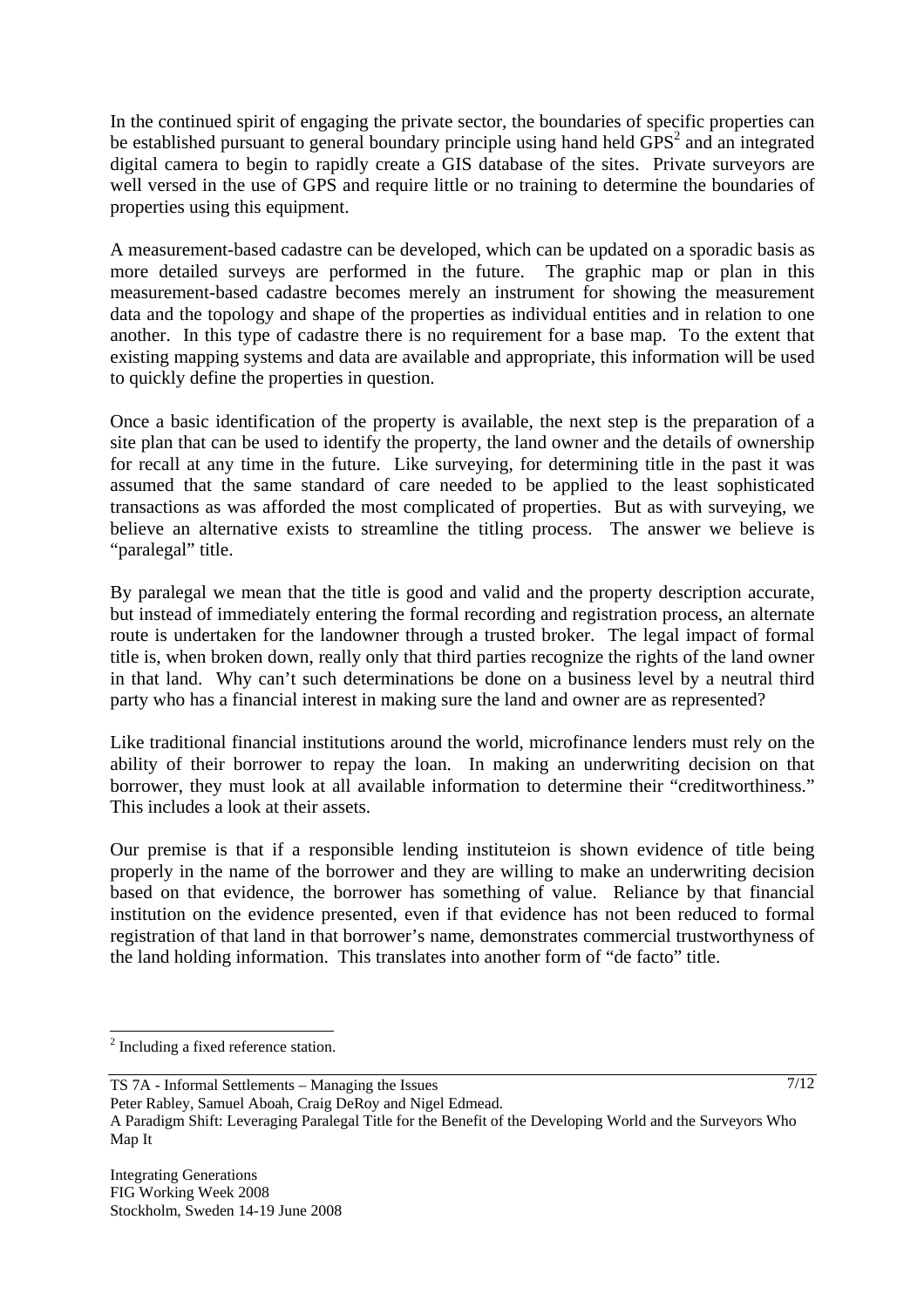The financial institution now vested with its own financial interests in seeing the title formalized, and acting on behalf of the borrower/landowner, can assist in streamlining *formal*  registration. Though no direct government action is required until incorporation into the formal registry, the microfinance institution can act as facilitator and consolidator for collections of paralegal title evidence/certificates which can be delivered to the government in accordance with a predetermined plan according to pre-determined procedures.

Technology provides the vehicle to eliminate needless or nonsensical steps. It is not about simply streamlining the way surveying has been done, it is about leveraging technology to alter what the process "means." Likewise, it is not about weaving countless independent land registration systems into a fabric that is confused and incapable of cost effective use by the poor, but rather leveraging technology and common sense to achieve a simplified result.

This has the real potential of bringing about global impact, but it depends on trust. Trust in the reliability of the information, in the process to obtain "formal" title, in the intentions and actions of government, and in the lender providing funds; developing a true public/private partnership based on that trust.

# **2 OUR DEMONSTRATION PILOT IN GHANA**

There are two overriding principles at the heart of determining paralegal title in the Demonstration Project in Ghana: 1) that properties can be properly identified and delineated along general boundary principles, and 2) that though both customary rights and common law rights exist in Ghana, both are sufficiently well-defined to be legally recognized, valued, conveyed, and pledged as collateral securing the loans in the program. The program relies on a high degree of support by the local administration, as well as family, social and tribal institutions.

The use of licensed surveyors and appraisers to establish the boundaries and determine the paralegal title information will ensure that this information is readily accepted technically by survey and registry offices during a later phase when the paralegal title might be formalized.

Throughout the pilot and during any roll out the program implementers will work with the Government of Ghana to help it modernize formal registry services and technology so that it will be in a position to ramp up to deal with increased demand for formal title, which we anticipate will result from the initial issuance of paralegal titles. We stress that we must work in partnership with Government and seek a long term relationship that benefits all parties.

Peter Rabley, Samuel Aboah, Craig DeRoy and Nigel Edmead.

A Paradigm Shift: Leveraging Paralegal Title for the Benefit of the Developing World and the Surveyors Who Map It

TS 7A - Informal Settlements – Managing the Issues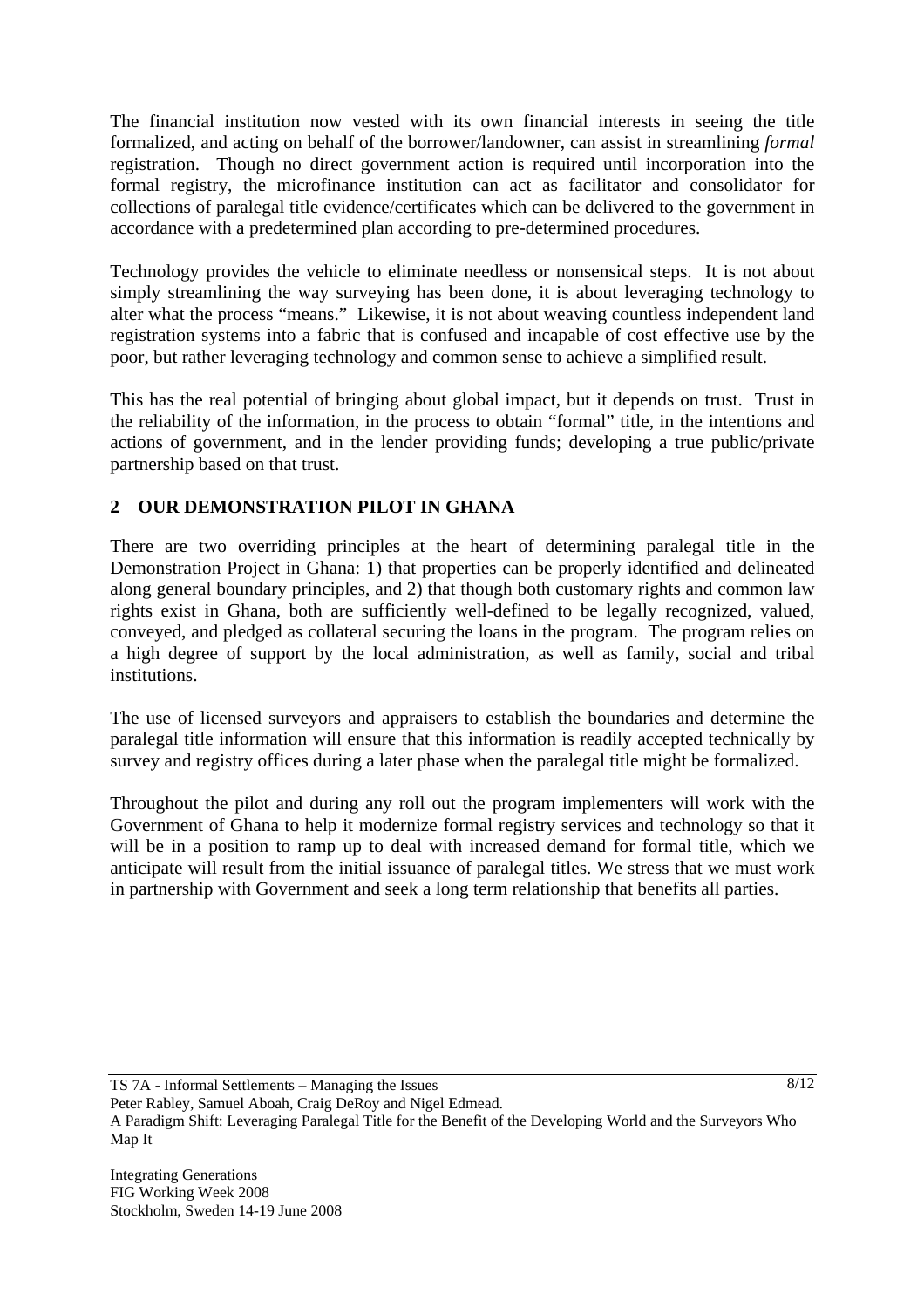#### **a. Streamlining the demarcation of properties using GPS;**

Although the location of boundaries is important to the legal cadastre, there is, in general, little need for highly precise measurement in maintaining such a legal cadastre. This principle is recognized in the widespread use of general boundaries in countries with the most active real estate markets in the world. In the pilot, property descriptions are established using hand held GPS equipment sufficient for identifying a property for the sake of issuing paralegal title. Surveyors in the pilot area in Ghana are already familiar with the use of GPS technology and therefore the field teams will only need minimal orientation in conducting GPS measurements to record parcel locations. In some cases, the data established using GPS will be complemented using tape measurements. It is anticipated that the main body of the real property object can be readily defined and identified. The flexible accuracy requirements<sup>3</sup> are especially appropriate in an environment of widely varying real estate object types and values, such as those in the pilot area in Ghana.

A property survey based upon these principles will be completed and a site plan will be prepared by a licensed private surveyor. This data will be submitted to the Director of Surveys for approval and in this fashion the survey department will be able to update the data files that it maintains.

#### **b. Documenting "de facto" as well as "de jure" ownership;**

In our pilot the primary objective is a system for registering of rights in land to standards which ensure the good management of the land and the people who occupy it. The system should be capable of solving most of the problems most of the time at a minimum of cost. The determination of paralegal title relying on data collected in the field should not be made more complicated than it needs to be. It is very likely that there will be ready agreement regarding the rightful owner sufficient to issue a paralegal certificate based upon a rapid collection of data from the field, since the local stool or clan/family members will be an integral part of the field data collection process.

A mainstay of the methodology in determining paralegal is based upon the premise that many of the legal procedures found in statutory registration systems are designed to provide "due process" and a reasonable appeal process, which, although reasonable for formal title, rarely contribute to the accuracy of field determinations of title. These protections will be afforded at the time a paralegal title holder migrates from paralegal title to a formalized legal title.

Despite the initiation of this activity by the private sector, the procedures are consistent with established legal precedents, thus increasing the likelihood that the paralegal title can be subsequently registered by the land registry. The determination of paralegal title will be made by the local stool or clan/family members with the assistance and concurrence of private sector surveyors doing the field data collection.

 $\overline{a}$ 

<sup>&</sup>lt;sup>3</sup> Scaled for value of property.

TS 7A - Informal Settlements – Managing the Issues

Peter Rabley, Samuel Aboah, Craig DeRoy and Nigel Edmead.

A Paradigm Shift: Leveraging Paralegal Title for the Benefit of the Developing World and the Surveyors Who Map It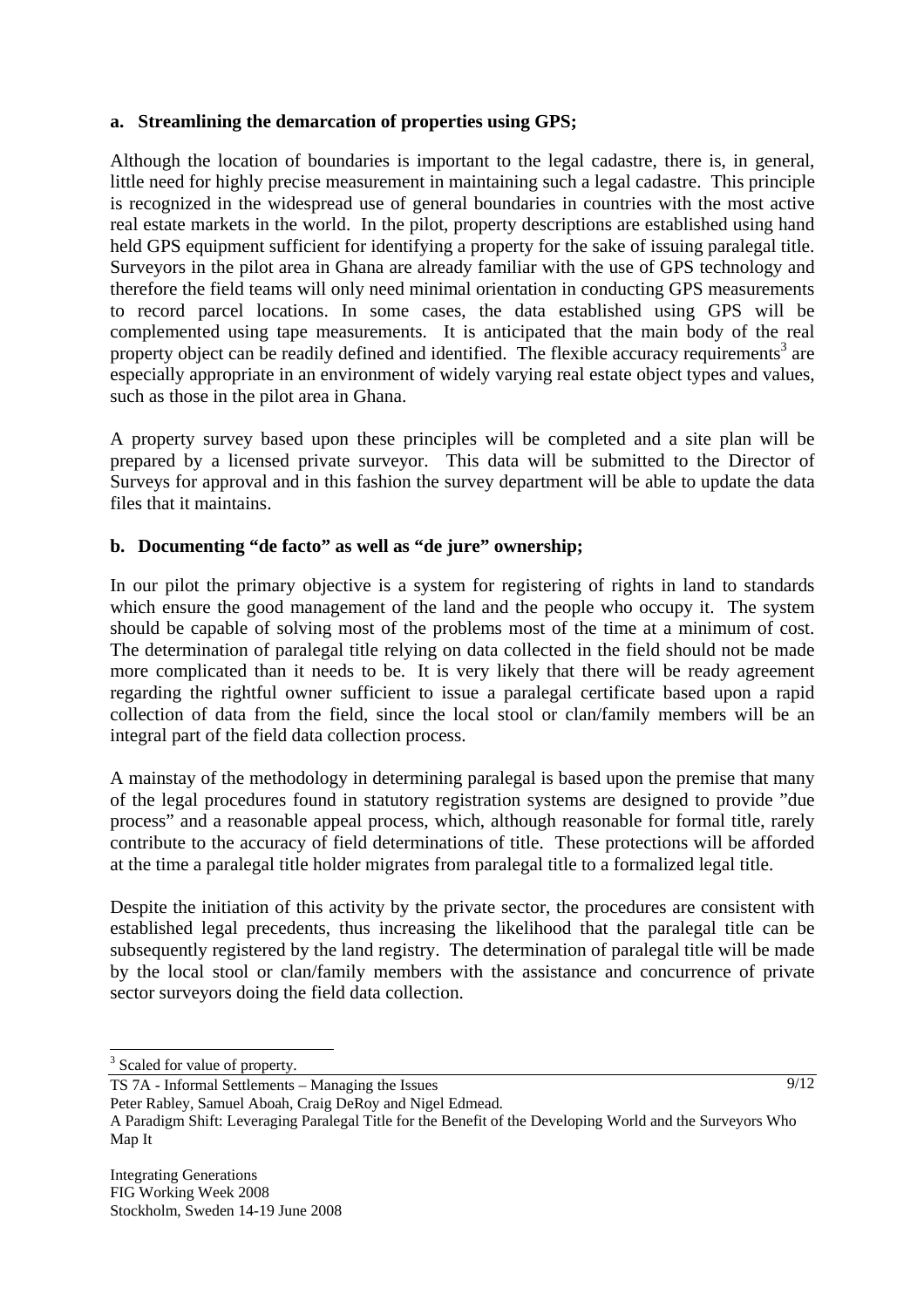In the case of family land, the occupant will present written consent from a family head, witnessed by the principal members of the family. In the case of stool/skin land, the occupant should present written consent from the stool (skin) Chief, witnessed by the principal members of the stool (skin). Additionally consent from the Lands Commission (Concurrence Letter) will be issued for a transaction against skin/stool land.

### **c. Issuing paralegal title to access microfinance, micro-mortgages and credit;**

Paralegal titles will be documented and maintained using the infrastructure provided and supported by the private sector (physical plant, security, IT, staff etc.) to provide a desk for one stop land services such as survey, stool adjudication, filing of forms, payment of fees etc., related to the new loan product. This private infrastructure, however, will be sufficient to accept this pledge of the paralegal title as security for the respective loan.

## **d. Streamlining the conversion of paralegal title into formal title;**

The issuance of paralegal title and its maintenance in a private data system, although satisfactory for the loan program, is not the end, but only the beginning of the process. The goal is that these paralegal titles will be upgraded to registered legal title on a streamlined basis that will be worked out with the local registry officials. Therefore, from the beginning there will be cooperation with the land registry. Paralegal titles will subsequently be submitted in bulk to the land registry for formal registration, which will assist the land registry in the formal registration of the properties. The formal procedures for first registration are much the same as found in registration procedures world-wide, consisting of publication requirements, reasonable time periods for objection, and statutes of limitation upon claims, once a formal certificate of title has been issued.

## **3 CONCLUSION**

The paradigm shift that this program will employ is the initiation of the titling process using the private sector i.e. a demand driven approach. Some of the largest land registry systems around the world function because the private sector, driven by market forces, is able to make determinations as to the ownership and other rights and obligations affecting a parcel of land, often creating its own private standards for the determination of title. The standards that are set are often followed by legislation called curative acts that follow these private title standards. These curative acts are a statutory recognition that titles invariably cannot be perfectly deduced, but that many of the imperfections in the record are merely "paper defects", which pose no significant risks for the real estate market.

It is very difficult to change the approach, much less the systems driving it that exist in developed countries where vested interests drive results. Even if motives are good and there is popular will, it is hard to alter or streamline procedures that have evolved over decades and have large numbers of personnel implementing them daily. It is human nature to resist change, particularly where those humans are part of an ever growing and self-sustaining bureaucracy.

 $\sqrt{10/12}$ 

TS 7A - Informal Settlements – Managing the Issues

Peter Rabley, Samuel Aboah, Craig DeRoy and Nigel Edmead.

A Paradigm Shift: Leveraging Paralegal Title for the Benefit of the Developing World and the Surveyors Who Map It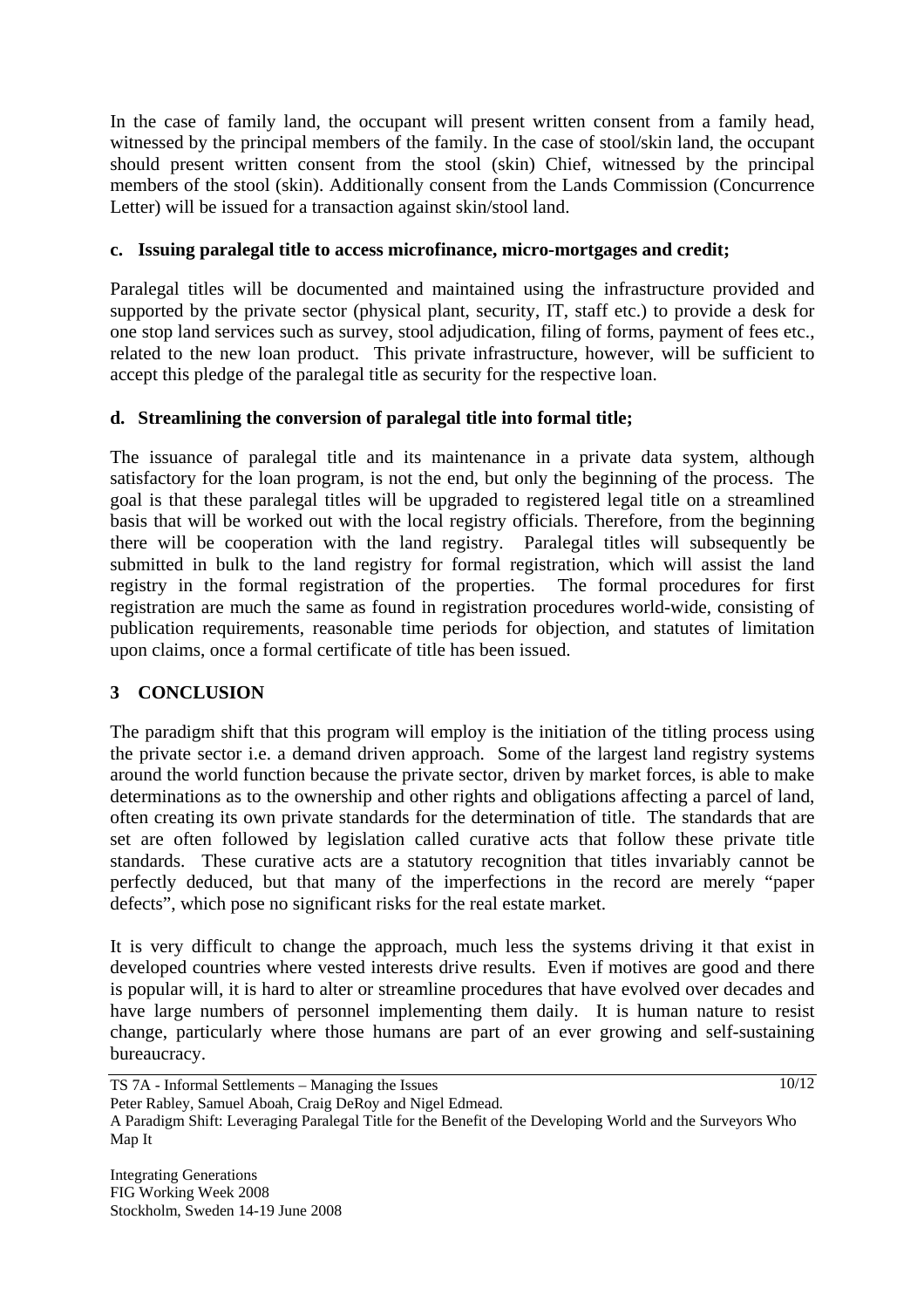So for all of the professions involved in this project, the prospect of implementing this approach for the developing world holds the promise of real change, intelligent change; change brought about by common sense application of new tools and technological capabilities. It is here that the developing world can surpass the developed world.

#### **REFERENCES**

de Soto, Hernando. *The Mystery of Capital: Why Capitalism Triumphs in the West and Fails Everywhere Else*. First Edition. New York: Basic Books, 2000.

#### **BIOGRAPHICAL NOTES**

**Peter Rabley** is the President of International Land Systems Inc. He is a Geographic and Land Information Systems (GIS/LIS) senior systems analyst with more than 20 years of worldwide experience. He has designed, developed and implemented information technology applications with a particular focus on land registries and cadastral applications in a variety of working and data conditions, including in developing and transitional economies. Mr. Rabley has a Masters Degree in Geography and Economics.

**Samuel Aboah** studied economics and econometrics at Princeton University- USA. He has had postgraduate training in the IT field largely remote sensing and Geographic Information Systems in 5 countries. He has 20 years project management experience largely in the African context. He has supervised the design and implementation of most of the GIS projects in the sub-region. Apart from being a member of five Corporate Boards, Mr. Aboah also serves on the Governing Council of the University of Ghana, the International Steering Committee of the United Nations Environment Program's African Environment Information Network, and until November 2005 was Vice Chairman of EIS-Africa.

**Craig DeRoy** is president of Corporate Initiatives Development Group, LLC and former president of The First American Corporation. DeRoy was instrumental in launching some of First American's most significant initiatives, retiring from the company in 2007 to pursue philanthropic and other business interests. While at First American and continuing today, DeRoy was responsible for the innovation and development of new products/services aimed at emerging markets within the U.S. and abroad. With nearly 25 years of legal and management experience, DeRoy currently leads a consortium of companies in a land titling project in Africa directly resulting from the CGI commitment made on behalf of First American. He is a graduate of the University of Southern California and Loyola University School of Law. He also holds an LL.M. in taxation from the University of San Diego School of Law.

**Nigel Edmead** is an information technology (IT) training specialist with over 20 years of experience in Land Information Systems (LIS) and Geographic Information Systems (GIS) systems applications in the urban and environmental sectors. Mr. Edmead is Director of

TS 7A - Informal Settlements – Managing the Issues

Peter Rabley, Samuel Aboah, Craig DeRoy and Nigel Edmead.

A Paradigm Shift: Leveraging Paralegal Title for the Benefit of the Developing World and the Surveyors Who Map It